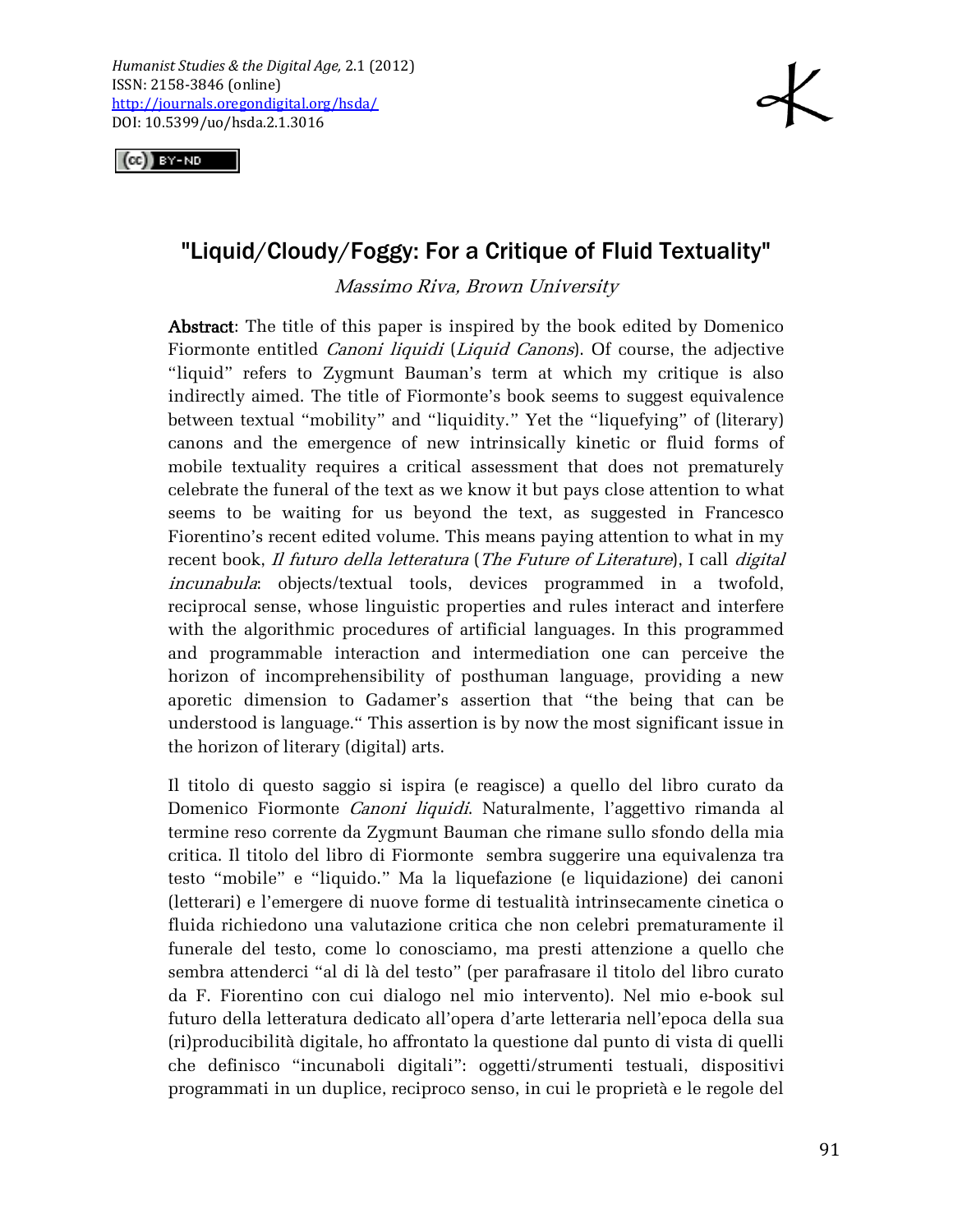linguaggio (letterario) inter-agiscono e inter-feriscono con le procedure algoritmiche dei linguaggi "artificiali." In questa inter-azione o intermediazione programmata e programmatica si delinea l'orizzonte di incomprensibilità del linguaggio post-umano, dando una nuova dimensione aporetica all'asserto di G. Gadamer (citato da F. Fiorentino) che "il linguaggio è l'essere che può essere compreso." Questo asserto è ormai la domanda che si staglia all'orizzonte delle arti letterarie (digitali).

My essay discusses three books, including mine, and all that follows should be considered as a series of remarks suggested, or provoked, by my reading of the two books edited by the organizers of the conference "Il Testo è mobile," held in Rome on January 10, 2012.

The very title of this paper is inspired by the book edited by D. Fiormonte and entitled Canoni liquidi (Liquid Canons). Of course, the adjective "liquid" refers to the term coined by Zygmunt Bauman at which my critique is also indirectly aimed. The title of this symposium seems to suggest equivalence between textual "mobility" and "liquidity." Yet, the "liquefying" of (literary) canons and the emerging of new forms of mobile textuality require a critical assessment that does not prematurely celebrate the funeral of text as we know it but pays close attention to what in my book about the future of literature in the age of its digital (re)production I have defined digital incunabula (Riva, Il futuro della letteratura)

The loss of centrality of Text is not a taboo any more, in the humanities. Rather, it is now seen as an opportunity for a theoretical and methodological turn, which would bring the humanities closer to current developments in the social sciences or even the life sciences. I am thinking of the "neural" or "neurological" turn in cultural studies, for example. Yet, whether we embrace this opportunity or not by and large depends on a fundamental ambivalence that we humanists deep down feel in an age in which models and forms (as well as canons) inherited from the past are not only "liquefied" but also, apparently, "liquidated" on the digital platform. As humanist and literary scholars, we are committed to the preservation of our past, the repository of our literary heritage, as much as we are to the construction of our future, the re-generation of that heritage within the new mode of cultural production. Yet, we do not often see clearly enough how the two things actually go together - indeed too often we see them as goals opposing each other. The only way out of this ambivalence is to realize that our own contribution to the development of the digital mode of cultural production entirely depends on our ability to boldly convert and re-invent within it models and forms inherited from our cultural (literary) past.

Disenfranchising Text from the history of print culture is something that the literary (digital) avant-garde has been doing for at least the past twenty years, continuing the mission that historic avant-gardes (in the early 20 $^{\rm th}$ -century and the 1960s) had already undertaken. When, in *Il futuro della letteratura*, I speak about the future of *literature*, therefore I mean *both* the entirety of "works" tagged or codified as such in our cultural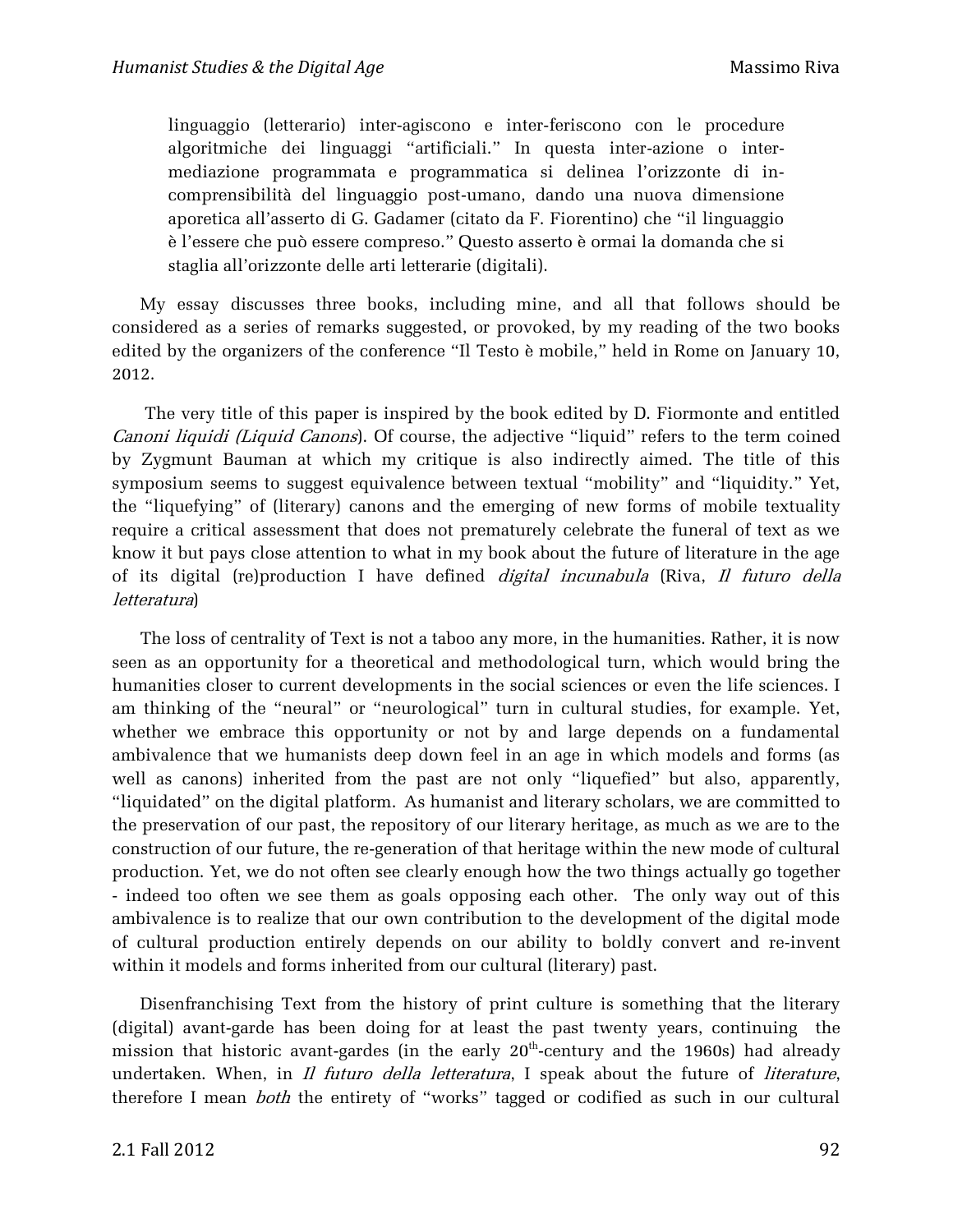archives and the symbolic form of cultural production which is undergoing today a radical transformation: now more than ever, the survival of the first (the repository, our literary memory) and that of the second (the cultural form, our literary imagination) depend on each other. As our literary heritage turns into a cloud of (textual) data, the cloud itself changes shape. Today practically all of "literature" - artifacts made of language - is digital, including the literature that gets printed. In my book, I speak about those artifacts that are born digital, that is, literary artifacts *intentionally produced* with *programmable* devices. Of course, the literary text is always already a *programmed* linguistic, stylistic and rhetorical device: it is programmed by the author – and sometimes re-programmed by the reader - to do something, tell a story, recite a poem, etc., according to more or less strict linguistic, that is grammatical, syntactical, semantic rules or constraints.

From this point of view, the (literary) text can be considered the *software* of the literary machine. From another point of view, however, one can consider the text itself as the machine, the programmable device. Yet another perspective considers the hardware and software inextricably intertwined, as in a printed book, or an e-book. Now, in the age of digital incunabula, as it moves from print to electronic formats, the literary text undergoes (or is augmented by) another programming layer. Literary codes do not transfer untouched from a medium to the other. To speak of different "supports" for the same text is therefore utterly inadequate. Under the hood of the literary machine, different forms of language (human, mechanic, or machinic, "natural" and "artificial") interact and often interfere with each other. But here is the important thing: when we speak of programming or reprogramming text (or the literary work of art as a textual device), we mean *both* the reprogramming of linguistic codes or rules according to the procedural protocols (algorithms) of computing devices *and* the programming or reprogramming of digital devices in order to process and perform literary procedures: the "textual instruments" of which, for example, speak John Cayley or Noah Wardrip-Fruin (two of the artists I consider in my book) are complex, multilayered devices in which programming and literary codes expressively interact with each other (Riva 179-180).

The result of this inter-action, or, to quote Kate Hayles, "inter-mediation" between literary and computing codes is to produce  $hybrid$  symbolic-artificial objects (artifacts): indeed, in my book I also claim that the Hybrid, in this sense, emerges as the most compelling ontological genre (or category) of digital literature, the ontological mode of a multi-layered, programmable device (Hayles, *Electronic Literature* 51; Riva 105). The most interesting and, from my point of view, successful works of digital literature about which I write, are those which highlight this hybrid ontology of programmed literary objects, without sacrificing the pleasure that we traditionally associate with the literary experience. This pleasure is only partially due to the surprise and wonder effect produced by the mobility acquired by the text. Rather, as Espen Aarseth argued in Cybertext. Perspectives on Ergodic Literature, a book published fifteen years ago, it also depends on the active, ergodic role of the "reader" or "user" or co-producer (cyber-text releases a high degree of ergonomic energy). But what does this all mean, exactly? Granted, human culture is not text-centric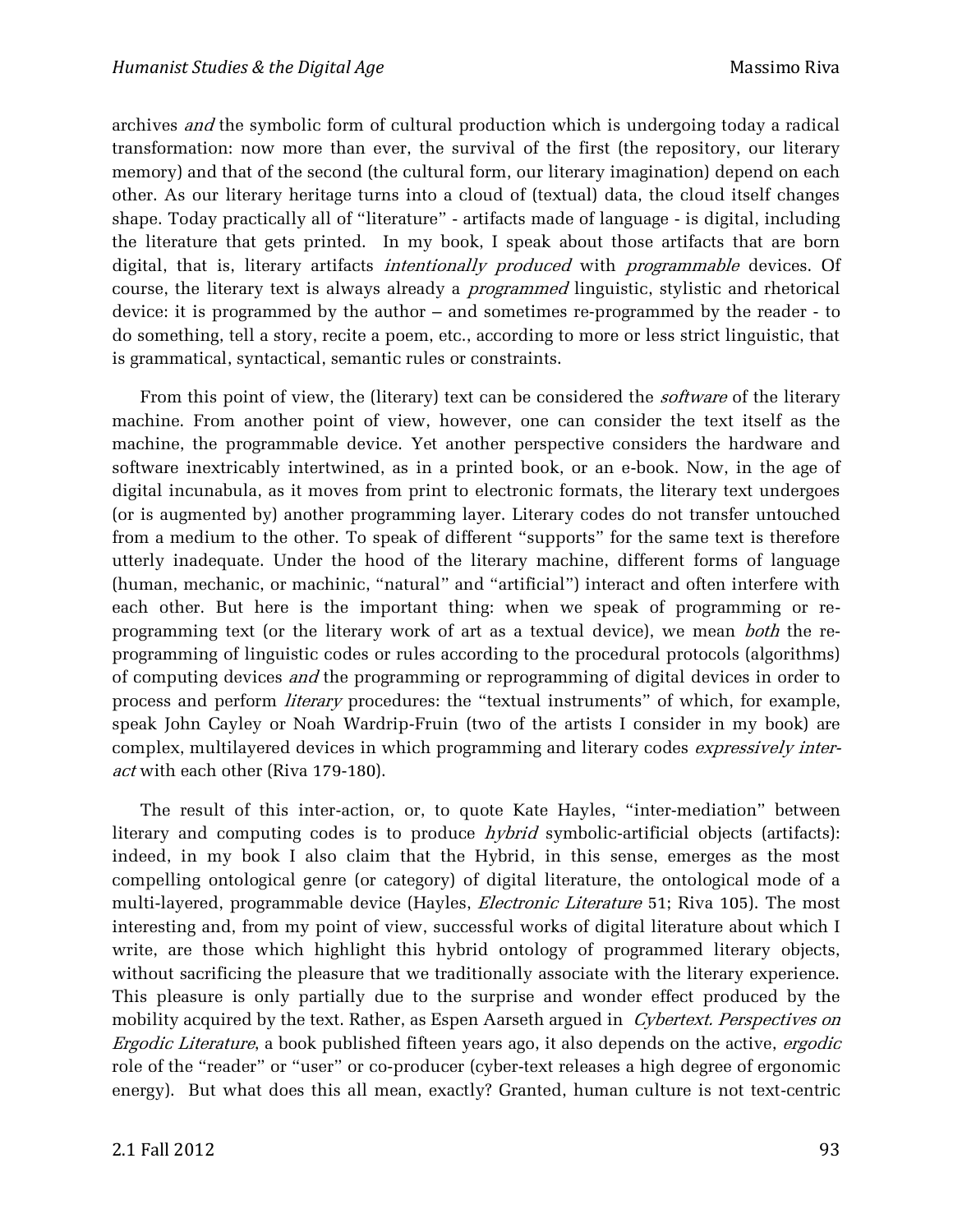anymore, perhaps we are indeed moving *beyond* the text, to quote the title of the book edited by Francesco Fiorentino. Fifteen years ago, Mario Ricciardi edited a similar book entitled Oltre il testo: gli ipertesti (Beyond Text, HyperText) which seemed to provide an easy answer to the question about the future, or the "beyond," of textuality. Those were the years in which the meta-model of the net (or the web) was beginning to impose itself: the beyond of textuality seemed to be its empowered version, Hyper-Text in both its social and cognitive meaning. Yet, fifteen years later, we are not so sure that our ever more powerful or hyper-linguistic devices are indeed only that (the computer as an alphabetic machine, as Umberto Eco used to say).<sup>1</sup> Beyond the declining fortune of literary hypertexts a more radical questioning seems to emerge, in Fiorentino's introduction to his book, where he writes: "With the digital revolution the age has come to an end in which we could think, with G. Gadamer, that 'the being that can be understood is language' " (Fiorentino 16).

In short, this is really the "beyond" that we have to envision. The mobility of text is only an epiphenomenon of this more profound transformation. Consciousness-language-writing: this hermeneutic circle (which also included the Freudian un-conscious) is now inserted in a more complex circuit, in the age of programmable media. This is the issue facing the humanities as they come to consider (to say "understand" would be excessive) the alphanumeric, and algorithmic properties of our hybrid cultural devices. Indeed, Understanding as the mode of humanistic thinking (according to the tradition that dates back to W. Dilthey) is now a questionable tenet, albeit one perhaps the humanities should preserve. The digital mode of production is based on a different ontology in which (I quote again Fiorentino) textuality is no longer able "to capture all the knowledge that an epoch or a society has of itself" (Fiorentino 23). This is indeed the paradox we are confronted with: at a time when written communication seems to literally explode and (paraphrasing an old Latin proverb) scripta volant everywhere, writing in its strict linguistic sense loses its privileged epistemological status within our culture. This is not simply due to the fact that our cultural processes "are nowadays embedded within a plurality of media" (Fiorentino 23). (Wasn't this always so? Only the hegemony of text in print culture has obscured the intrinsic multimediality of human culture, across the ages). And it is not only due to the fact that, since the 1960s, with Barthes, Derrida, Foucault, Deleuze and Guattari, etc., the "mobility" of writing has been unleashed, liberated from its metaphysical constraints. Perhaps more than anything else, it is the demise of the Book as a cultural meta-model in the post-Gutenberg era that un-bound the text, both in a physical and a symbolic sense. The Book as metaphor of the World has been replaced by the Net. Fiorentino speaks of "infinite nets" in his introduction to his book (9-59). Even the (modern) Encyclopedia from this point of view was a meta-book. Thinking in terms of Networks (rather than Corpora or Canons, for example) has become a commonplace even for humanists, as texts lose their corporeal features and become assimilated to dis-continuous, disembodied processes.

So the question we have to ask ourselves really is: what awaits us, not beyond Text, but beyond Hyper-Text? In my book, I suggest that the best electronic or digital literature invites us to consider precisely this question. HyperText, of course, emerged in the 1960s as an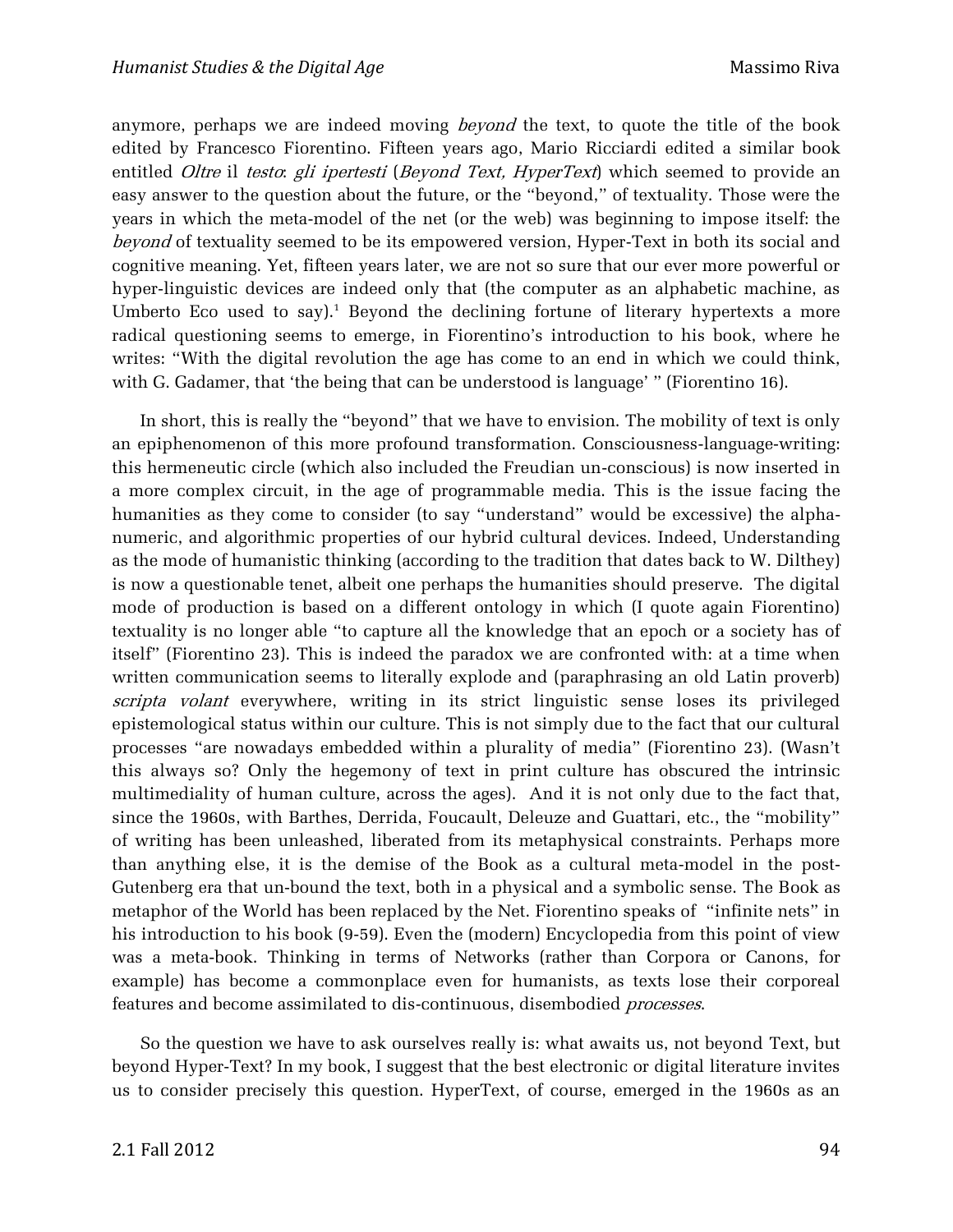exquisitely literary construct: later, Ted Nelson explicitely spoke of the literary inspiration of his idea of hyper-text as expressed in the title to his book, Literary Machines. Yet, Hypertext as a genre (or a model) of digital literature flourished later and withered. Already years ago, Bob Coover spoke (somewhat nostalgically) of hypertext as the golden age of electronic literature, already over at the turn of the last century. Yet, all forms of digital literature have this in common with the hypertexts of yesteryear: they consciously, intentionally, reflectively adopt the computer or other programmable devices as their "posttextual" instruments. Not just to disrupt the "linear" logic of traditional narrative or recalculate the constraints of poetic forms. But to re-think our own primary connection with Language as the only understandable mode of human being. Beyond Language, beyond Understanding.

The artists of which I write in my book present us with an interesting critical paradox: they work in a niche, undoubtedly (when all the culture is somewhat, at least technologically, converted into avant-garde, avant-garde is reduced to a niche). Yet, in their work they move beyond the contamination or hybridization of the meta-model of the Book with the meta-model of the Net (Riva 299-304). In other words, they move beyond the metamodel of Hyper-Text, the cognitive translation of the intrinsic hyper-mobility of Language, in order to venture into the uncharted territory of the hybrid, natural-artificial processing of language, which, supposedly, across our previous evolutionary stages, has made us human (all too human). In doing so, however, these artisans of the techno avant-garde maintain an organic link with the old repository of literary imagination: they experiment with the literary codes inherited from the past, especially the procedural algorithms of the historic avant-gardes, putting them to the test of the new instruments or devices – and in doing so, they claim a somewhat hybrid but progressive identity as writers.

And here we come to the heart of my argument and my conclusions. In a book of a few years ago, Arturo Mazzarella spoke of the "great net of writing," in praise of (literary) Writing. It is true, he wrote, that within our cultural mode of production writing increasingly "hybridates" itself with video art, digital cinema, computer games, virtual communities, social networks etcetera. Yet Writing, according to Mazzarella, maintains a fundamental power: "the capacity of going back to its *origins*: to the *material* pregnancy of the word, combined with the virtuality *naturally* imprinted in writing, whose *indeterminacy* assures its absolute plasticity" (Mazzarella 118). I have italicized in this quotation the terms that I find both suggestive and highly problematic. The history of writing, as we know, hardly justifies a meta-physics of the Origin: indeed, the latest forays into the origins of writing suggest a closer relationship between language and calculus than the traditional division of the two cultures was able to accept (Grigorenko).

As for the *material* pregnancy of the word, it is always embedded in, and dependant on, the specific tools and *media* in which the word finds concretization: there is nothing exclusively natural in it; it is an exquisitely technological device. And finally: of which *indeterminacy* does Mazzarella exactly speak (write) here? A linguistic or a semantic one? Is the plasticity to which he alludes the capacity of Writing to break and renew its own rules and procedures? If so, is this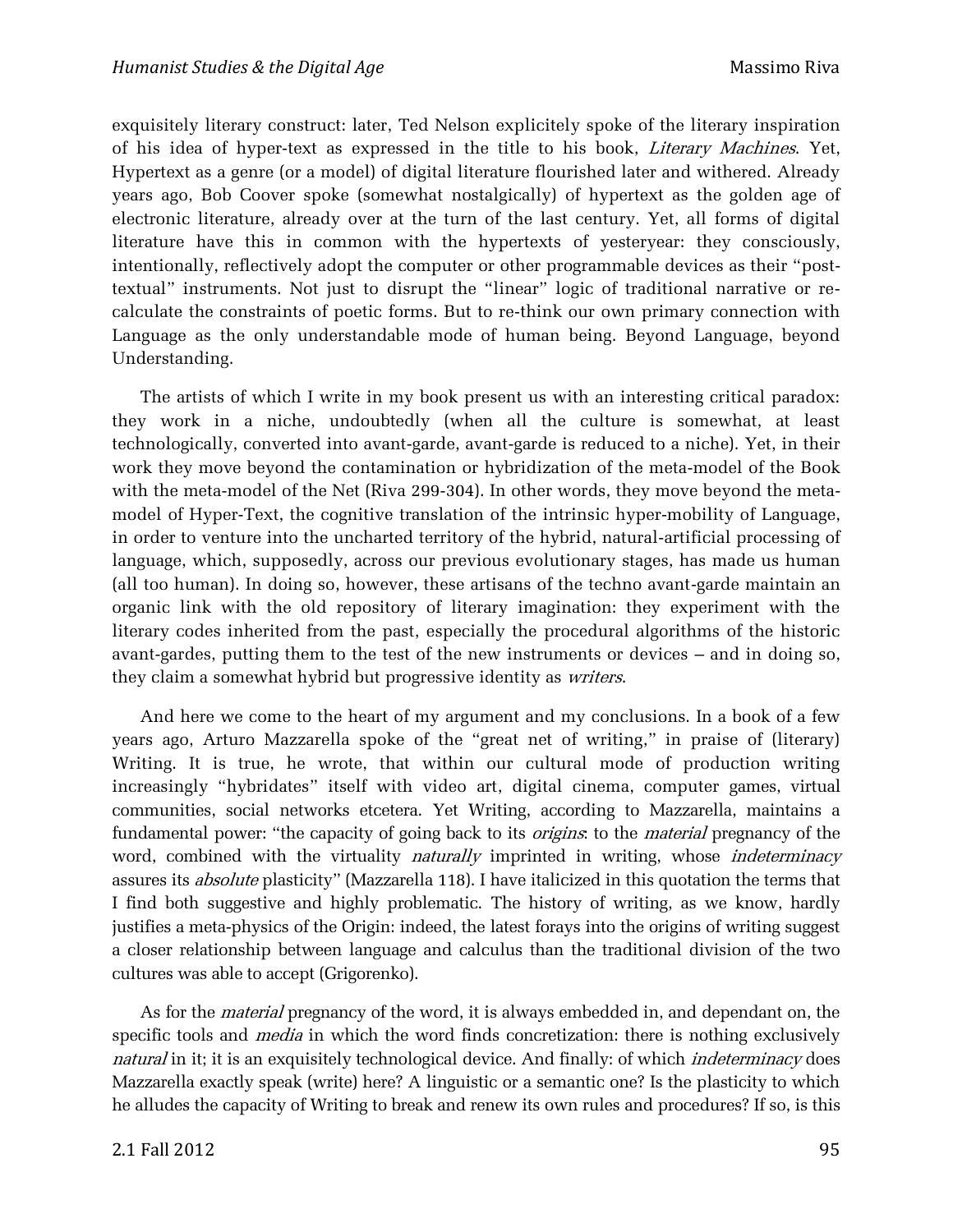plasticity a natural or a hybrid quality: isn't the process of writing always embedded in a technological inter-mediation? And doesn't the degree of plasticity precisely depend on this intermediation? Moreover, we may ask whether this praise of the intrinsic plasticity, indeterminacy and fluidity of Writing is sustainable from both a conceptual and a realistic point of view; or whether it should be simply considered an *effect* of the digital mode of production, a retrospective projection of properties that belong to the latter. I would argue the latter.

Perhaps, in our contemporary context, it does make more sense to speak of "liquid" or "fluid" writing than "solid" literature. Yet, one must ask, is the price to be paid for the loss of an understandable notion of "literature"? Fiorentino celebrates our newly acquired freedom to venture "diasporically" (thanks to the hyper-mobility of texts, once all canons are liquified) beyond our traditional institutional and territorial boundaries. It is limiting indeed to speak "only" of "literature" instead of "infinite nets," understood as a new meta-cognitive model. If we accept this position, criticism will then become "a set of variously intertwined epistemological practices which trace knowledge paths in the Cultural Hyper-text" (Fiorentino 59).

My final question then is about the specific *medium* of this set of practices, distributed, pervasive, or interstitial within the cultural rhyzome. According to Fiorentino, they consist in a "multitude of texts which are connective machines of diverse enunciations" (Fiorentino, 58) – Fiorentino also uses the term "script" and "score" (as in cinematic and musical writing). These definitions are certainly consistent, in principle, with the definition of "textual instruments," mentioned above. The question is: what kind of Writing are we talking about? Are we sure that Mazzarella, Fiorentino, Cayley, etc. mean the same thing when they talk about writing? Isn't our concept of writing, so "plastic," so "liquid," so "fluid" a little too cloudy or foggy, or fuzzy, if we do not specifically reflect (on) it from the point of view of the hybrid textual-algorithmic devices and the objects they produce, within the digital eco-system?

In short, we have to consistently ask ourselves how writing is specifically mediated today, through our multiple programmable devices. What kind of interface is/processes literary writing, today, as a cultural software? (Manovich) In order to answer this question we must begin by questioning the deceptively commonsense notion of an immaterial, entirely fluid textuality. Perhaps, one effective way to examine this ideological fluidity - the ideology of a free, unbound, anarchic circulation of textual currency – is to devise ways to interrupt the ever spinning, spiraling cycle of the hyper-textual machine.<sup>2</sup> How can literary (expressive) software interfere with the automatism of our self-programming cultural machine? How can it allow us to critically reflect, from both an emotional and cognitive standpoint (as is the prerogative of great works of literary art) on the way in which language transforms itself in its interaction with programmed devices? In the best possible cases, such a reflective approach (perhaps as an antidote to the widespread ludic enthusiasm for faster and faster computer gaming) can help us pose again, within our new cultural mode of being, the hermeneutical question: how can language (the being that can be understood) be understood, today? There is no work of digital literary art that expresses this dilemma better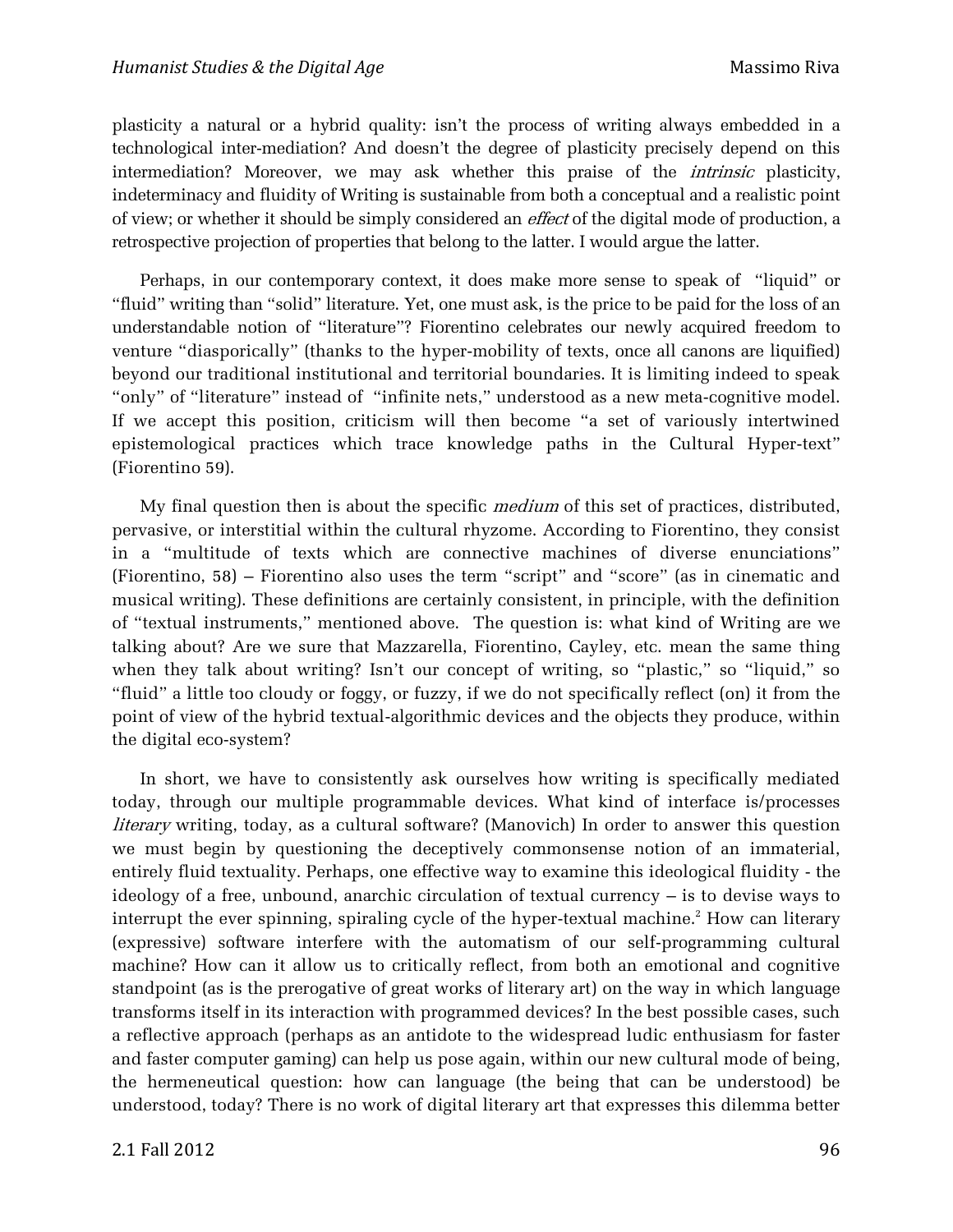than Noah Fruin's *Screen*,<sup>3</sup> on which I conclude my book and this essay: in this full immersion experience, realized for the Brown virtual reality environment, we are invited to read/listen to three stories, written in flickering characters on the walls of the Cave, like the pages of a tridimensional book or a virtual version of the origins of Writing, the latest version of the House of language. These stories are memories and as we try to read/evoke them, the characters start to peel off the walls. We can try to salvage them, pushing them back onto the walls by hitting them with a laser pointer, but this playful exercise becomes ever more frantic as the crumbling accelerates. Until we give up and the words start to swirl faster and faster around us until they pile up or better condense together in an undecipherable white cloud in which we are immersed. As the voice speaking to us from the depth of the Cave invites us to start "playing" again, to try and re-compose a meaning from the scattered, fragmentary words, the pieces of stories, of memories, of language slowly resurfacing on the walls, we have time to reflect that perhaps this painstaking task is (still) the paradoxical goal of the literary work in the age of programmable devices.

<http://www.youtube.com/watch?v=WOwF5KD5BV4> (June 28, 2012).

## Works Cited

- Aarseth, Erspen J. Cybertext. Perspectives on Ergodic Literature. Baltimore, Md: The Johns Hopkins University Press, 1997. Print.
- Çoover, Robert. "Literary Hypertext: The Passing of the Golden Age." Digital Arts and Culture, Atlanta, Georgia, 1999. Keynote Address. Web. 1 September 2012. http://nickm.com/vox/golden\_age.html
- Dilthey, Wilhelm. Selected Works. Volume I: Introduction to the Human Sciences, Princeton: Princeton, U.P., 1991 Print.

 $\overline{a}$ 

<sup>&</sup>lt;sup>1</sup> The definition can be found in a dialogue-interview with Roger Chartier at:

[http://www.carmencovito.com/archivio/saggi\\_regazzoni.html](http://www.carmencovito.com/archivio/saggi_regazzoni.html) (Web, August 16, 2012).  $2$  I refer to the international festival of digital arts "Interrupt," held at Brown University in 2008. [\(http://www.brown.edu/Project/Interrupt\\_2008/](http://www.brown.edu/Project/Interrupt_2008/)) (June 25, 2012): "Why "Interrupt"? In computing, a hardware interrupt request or IRQ is used to prioritize the execution of certain processes over others. It is a command sent to the processor to get its attention, signaling the need to initiate a new operation. In the context of contemporary art, the act of interruption is a performance that redirects threads of process and lines of thought into fields of new expression. Interrupts trigger the moment when a process of creation yields a public manifestation. The cycle of ongoing work is paused by a challenge, calling for the attention of a provisional community: just as we read ICQ as "I seek you," we can read IRQ as "I argue." In this sense, interrupts articulate critical thresholds at which formal expressions are offered up to (or forced into) new circuits of communication, countering that which came before and making a case for new artistic and political futures. <sup>3</sup> A short video of the installation is available at: